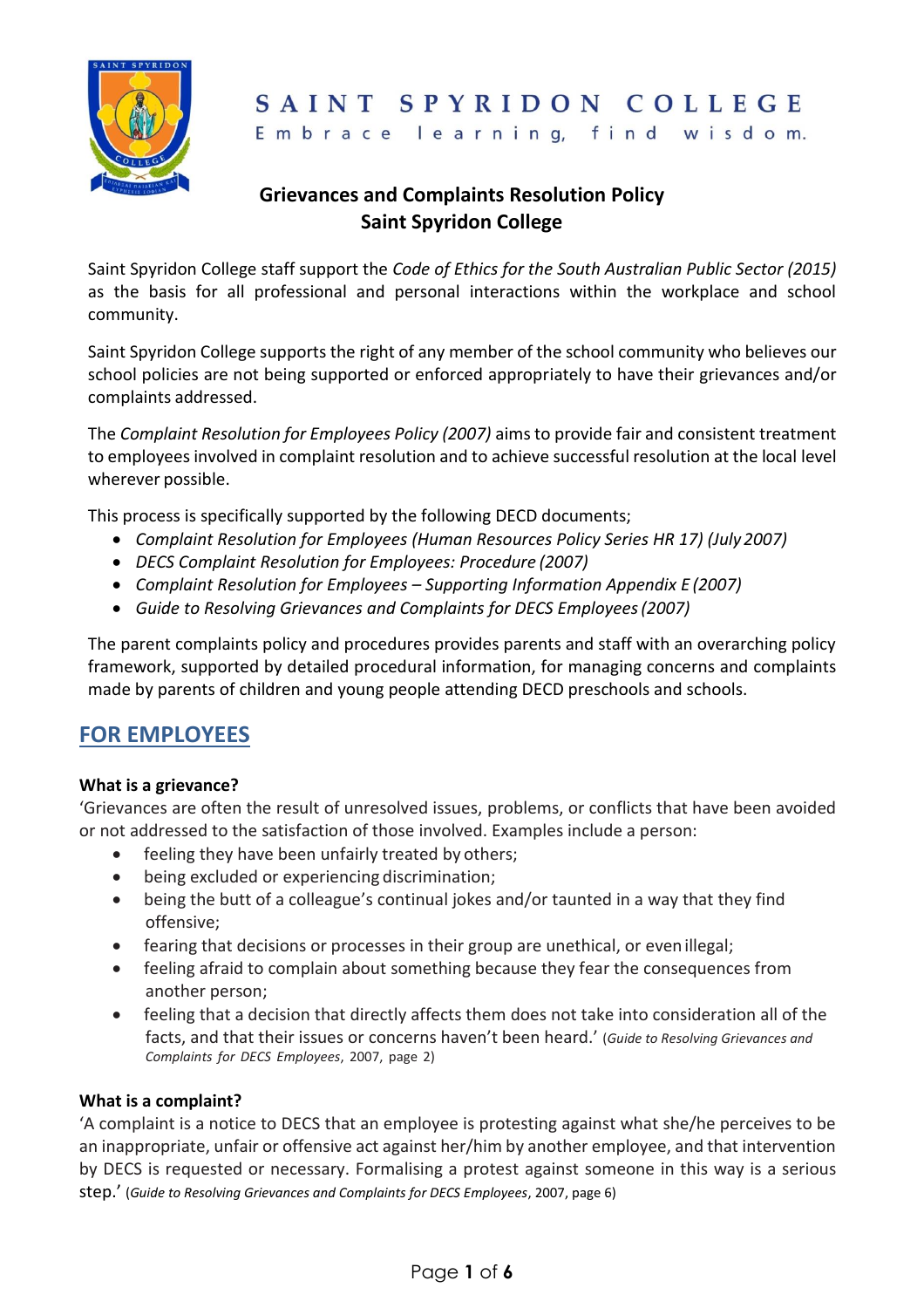#### **What does the DECD policy say about dealing with grievances raised by employees?**

'In the first instance, resolution of issues through personal actions at the local level is encouraged. Where employees feel that an action is unreasonable, unfair or has an unduly negative impact on an individual or group, they should take up their concerns directly with the people involved where possible. Early action at this level generally provides the best opportunity for positive resolution.' (*Guide to Resolving Grievances and Complaints for DECS Employees*, 2007, page 2)



Reference*: DECS Complaint Resolution for Employees Procedure (2007)* Appendix A, page 19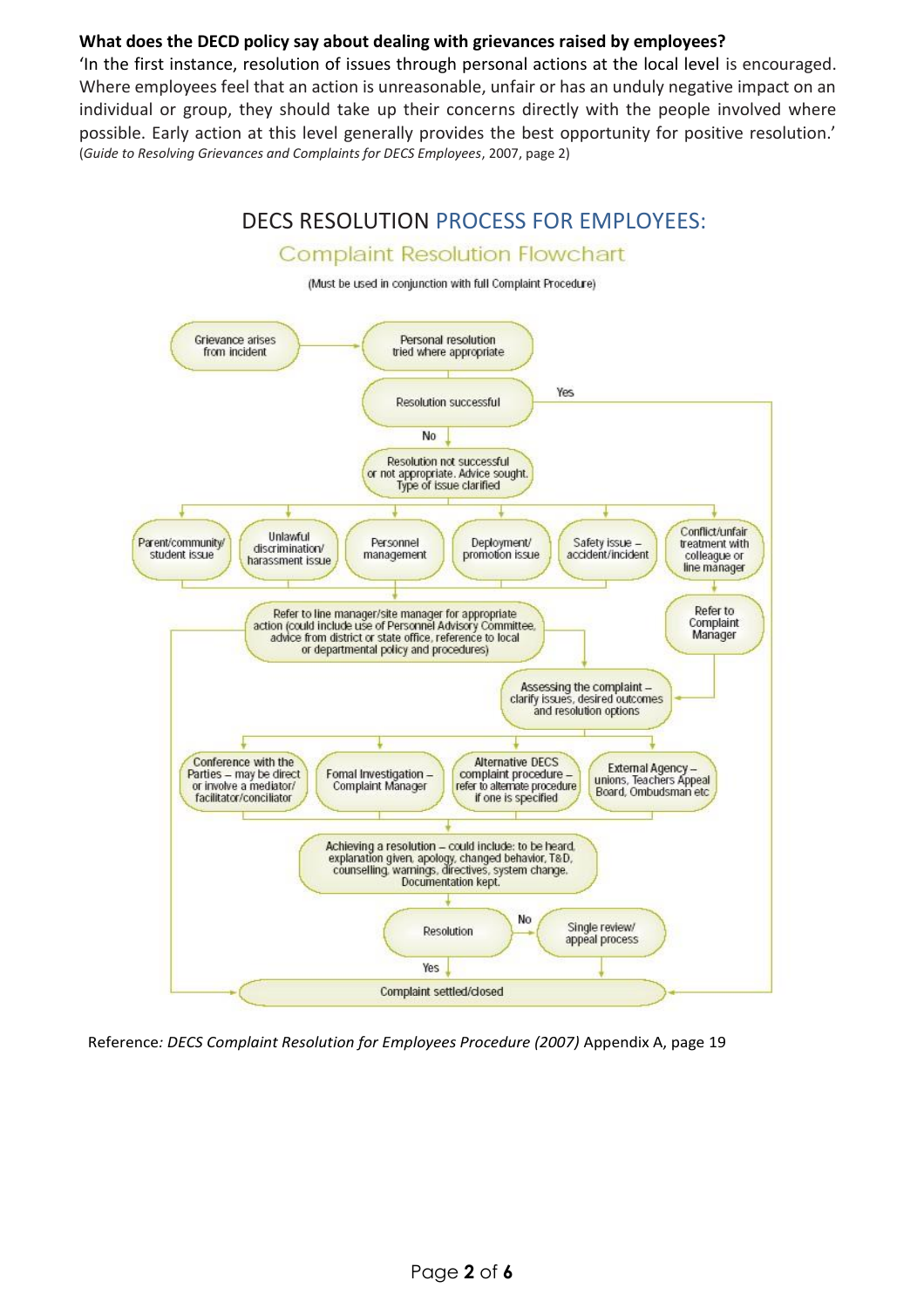#### **Accessing Assistance**

Who you decide to contact for help in personally dealing with a grievance, conflict situation or complaint will depend on your particular needs. You may choose to seek professional help or turn to a colleague, mentor or friend.

The following list provides useful contacts to assist you:

### Refer to DECD Documents:

- *DECS Complaint Resolution for Employees Policy and Procedure* (2007)
- *Guide to Resolving Grievances and Complaints for DECS Employees*
- *Complaint Quick Reference Guide.*

Web reference: [http://www.decd.sa.gov.au/policy/pages/OSPP/policy\\_index](http://www.decd.sa.gov.au/policy/pages/OSPP/policy_index)

## Ethical Standards and Merit Protection Unit on 8226 1342 for:

- information about the DECD Complaint Resolution for Employees Policy & Procedure
- confidential advice about grievance resolution at the locallevel
- information and advice about the complaint resolution process
- referral to appropriate DECS services.

### Health and Safety Services:

Organisational Health Consultants for mediation, conciliation, counselling and coaching Employee Assist Program (EAP) for:

- counselling and advice
- Manager Assist Program.

For further information phone 8226 1440 or go to:<http://www.decd.sa.gov.au/hr/>

# Australian Education Union (AEU) Information Unit

Phone: 8272 1399 for referral to the appropriate AEU officer.

## Public Service Association (PSA) members' rights hotline

Phone: 8205 3227 for initial advice and referral to the appropriate PSA officer.

## **FOR PARENTS AND CAREGIVERS**

'Parents can expect that their concern or complaint will be responded to in a courteous, respectful and timely manner and that staff will work in partnership with them to resolve their concern or complaint. In return we ask that parents are respectful, cooperative and courteous to staff and that they are realistic and reasonable about what course of action is required to resolve their concern or complaint.' (Parent complaint policy: A guide to raising a concern or complain, DECD, 2012, page 1)

# **Definitions**

#### **What is a concern?**

A concern is an issue of interest (because of its importance and effect) which is raised informally in order to improve or change a situation.

#### **What is a complaint?**

A complaint is an expression of grievance or resentment where the parent is seeking redress or justice.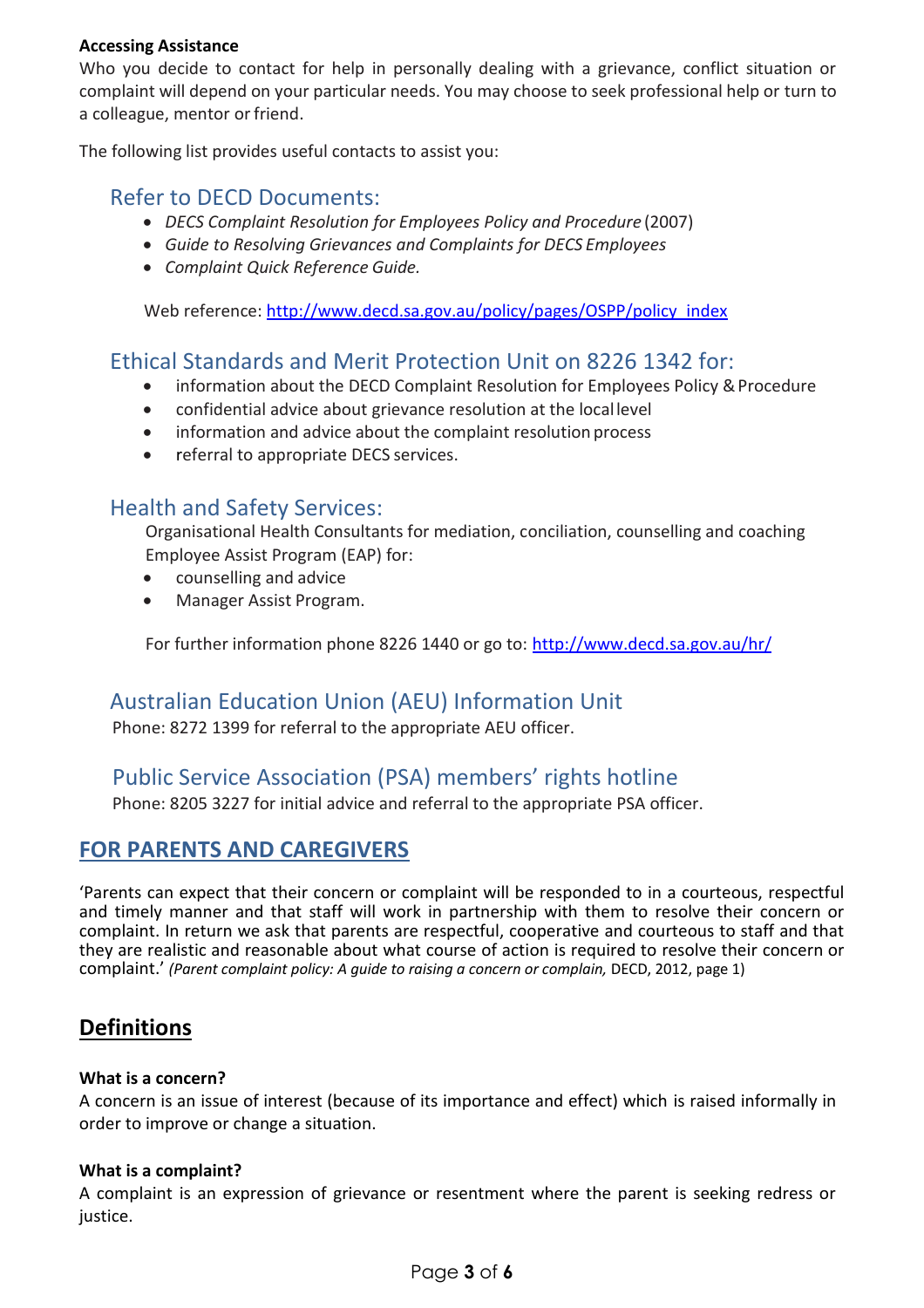# **Confidentiality**

Observing confidentiality helps to protect the rights of everyone by limiting knowledge of the details of the complaint to those who will work together for a resolution. Complaints will be considered in a confidential, timely and impartial manner and in accordance with due process and principles of natural justice.

# **Complaint Resolution Stages for Parents**

*\*\* Please note that neither the Minister for Education nor the Department for Education have any power to directly intervene in any complaints relating to the operations of non-government schools. They have no power or authority over the day to day operation of independent schools and will not receive or consider any complaint.* 

### *Stage 1: Talk to the school*

- raise the concern with the class teacher
- if the concern is about a teacher talk to the Principal (phone: 8272 1655)
- the Principal may request a meeting to discuss the concern and resolution possibilities
- Saint Spyridon College staff will aim to resolve parent concerns within 15 working days.

#### *Stage 2: Contact the regional office*

- if the complaint has not been resolved satisfactorily, contact the Southern Adelaide Regional Office (phone: 8207 3700)
- if the complaint involves the Principal contact the Southern Adelaide Regional Office (phone: 8207 3700)
- the regional office will aim to resolve the concern or complaint within 20 working days.

#### *Stage 3: Parent Complaint Unit*

- parents may contact the Parent Complaint Unit's hotline (phone: 1800 677 435) to discuss their concern or complaint or to seek advice
- the Parent Complaint Unit will objectively review complaints that have not been resolved at the school or regional level
- in most cases a decision will be disseminated within 35 working days.

#### **Recording of Complaints**

Saint Spyridon College Staff will follow the procedures outlined in the *Parent concerns and complaints procedure: Solving concerns in public education schools and preschools* (DECD, March 2012 Section 8.4).

Recorded information will include;

- the contact details of the parent
- the way the complaint was communicated to the school (verbally, over the phone, email, letter…)
- the nature of the complaint and the requested remedy
- the staff member responsible for managing the complaint
- practices or procedures relevant to the complaint
- actions taken, time taken and outcome
- recommendations for improvement to school policies, procedures orpractices
- potential improvements that could be made to school policy, procedures or practices that would resolve the parent's complaint and prevent a recurrence of similar complaints.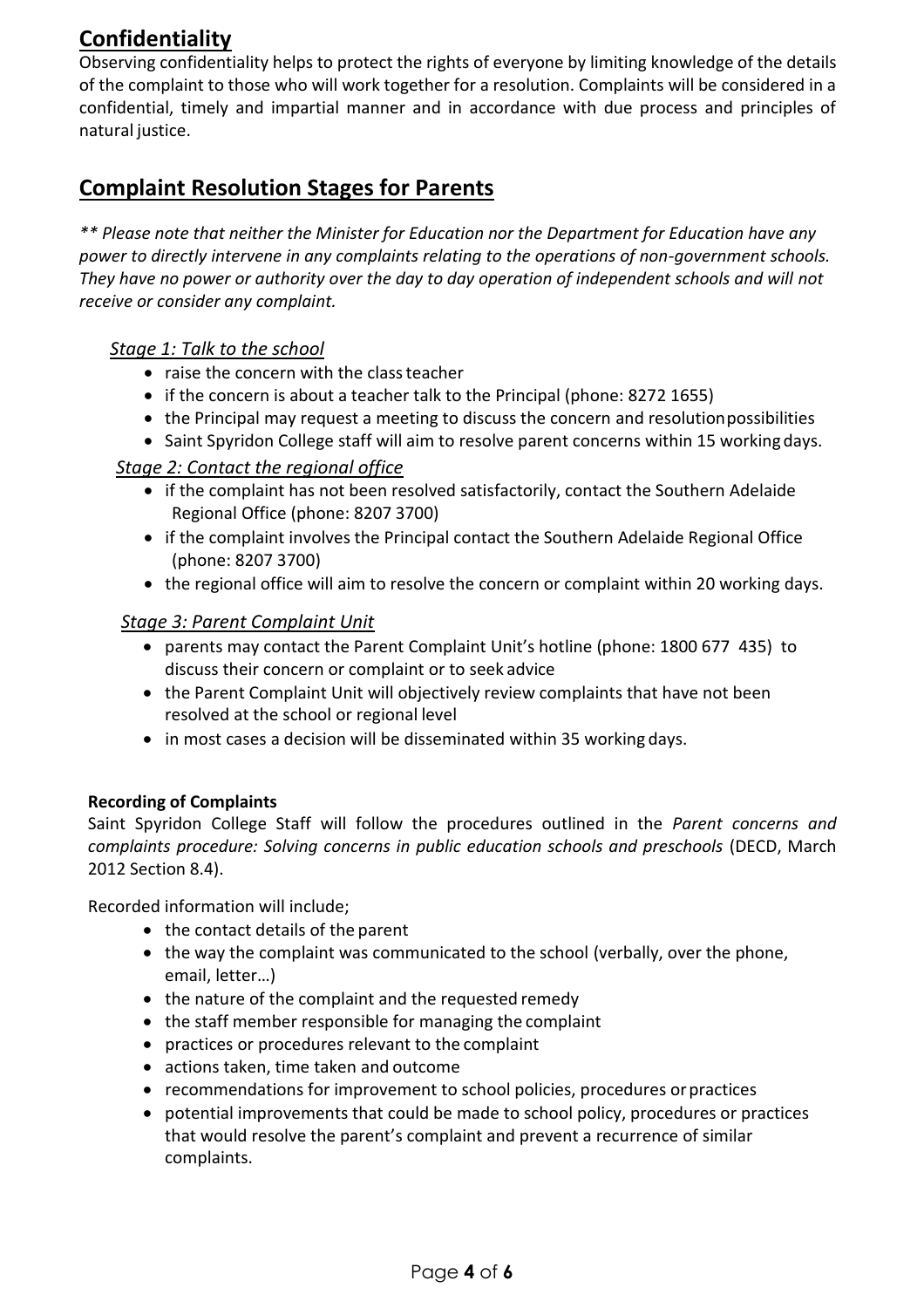#### **Withdrawal of a complaint**

A parent may withdraw a complaint at any stage of the resolution process without prejudice. If a complaint is withdrawn, the matter will be considered finalised, unless the School at its discretion is required to continue to address a matter raised.

### **Other options**

Parents also have the right to refer any educational and care concern to an external agency, such as the South Australian Ombudsman. (www.ombudsman.sa.gov.au)

### **REFERENCES:**

*Complaint Resolution for Employees (Human Resources Policy Series HR 17)*DECS 2007 <http://www.decs.sa.gov.au/docs/documents/1/ComplaintResolutionforEmp.pdf>

*DECS Complaint Resolution for Employees: Procedure* (DECS, 2007) [http://www.decs.sa.gov.au/hrstaff/files/links/DECS\\_COMPLAINT\\_RESOLUTION.pdf](http://www.decs.sa.gov.au/hrstaff/files/links/DECS_COMPLAINT_RESOLUTION.pdf)

*Guide to Resolving Grievances and Complaints for DECS Employees* (DECS, 2007) [http://www.decs.sa.gov.au/hrstaff/files/links/GUIDE\\_TO\\_RESOLVING\\_GRIEVAN.pdf](http://www.decs.sa.gov.au/hrstaff/files/links/GUIDE_TO_RESOLVING_GRIEVAN.pdf)

*Parent Concerns and Complaints Policy: Solving concerns in public education schools and* preschools (DECD 2012) <http://www.decd.sa.gov.au/docs/documents/1/ParentConcernsandComplain.pdf>

*Parent guide to raising a concern or complaint: Solving concerns in public education schools* and preschools (DECD Brochure 2012) <http://www.decd.sa.gov.au/docs/documents/1/ParentComplaintBrochure.pdf>

### ATTACHMENTS:

*Appendix A: Concern, Grievance or Complaint Flowchart*

*Document No. 1: June 2017*  **To be reviewed in 2019 or earlier if needed**